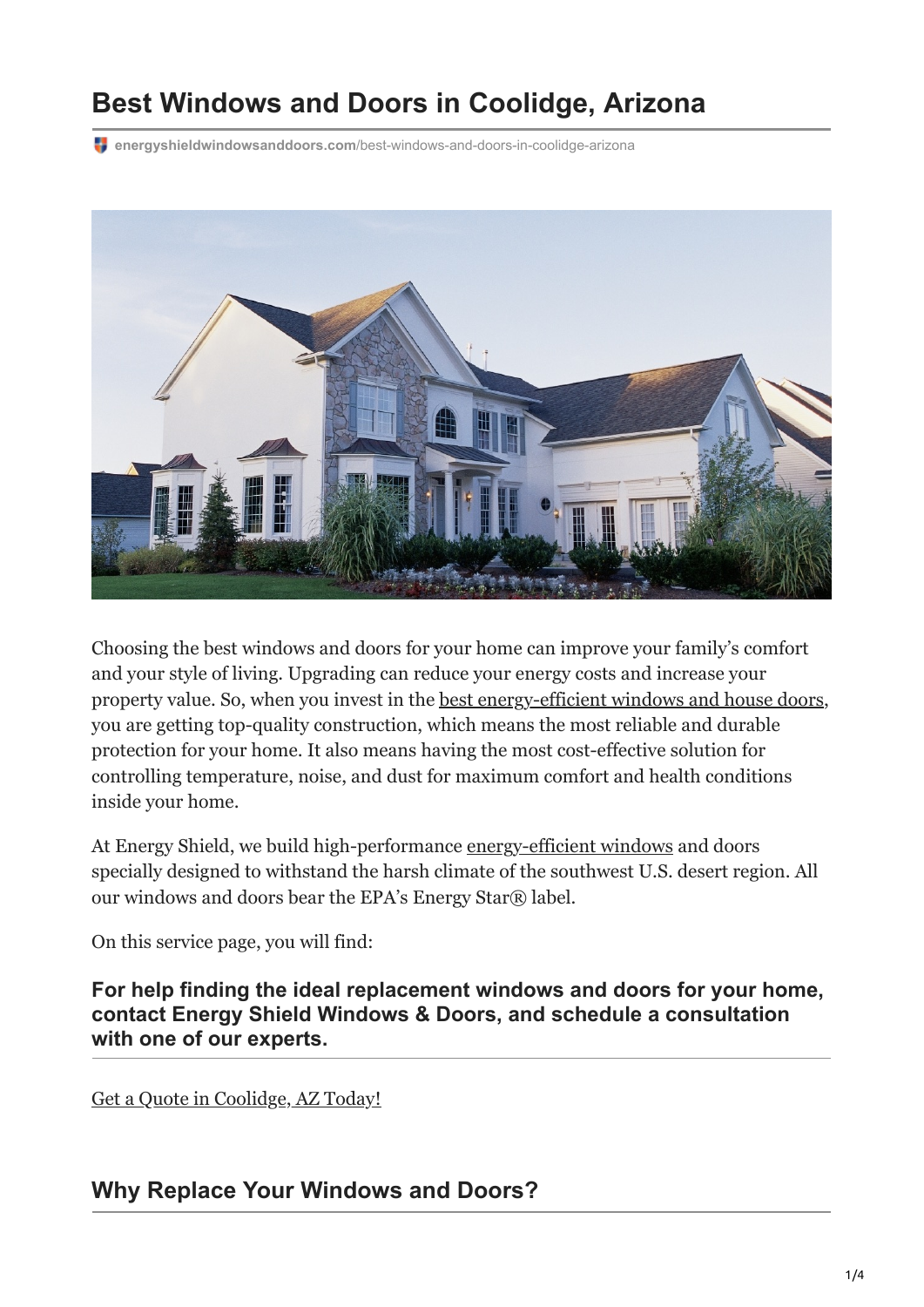There are many reasons you may decide to replace your windows and doors. New energyefficien[t replacement windows](https://energyshieldwindowsanddoors.com/vinyl-windows-arizona/) for your home can provide many important advantages in energy cost savings, home comfort, and environmental preservation:

- Reduces your heating and cooling costs
- Eliminates drafts from air leaks
- Improves your property's curb appeal
- Increases your property value
- Improves your home security
- Reduces incoming noise
- Reduces dust for easier cleaning
- Reduces your family's carbon footprint

[Find out how much you are eligible to receive in](https://energyshieldwindowsanddoors.com/window-installation-cost/) [tax credits](https://energyshieldwindowsanddoors.com/tax-credits.htm) [and/or rebates to support the](https://energyshieldwindowsanddoors.com/window-installation-cost/) installation of energy-efficient doors and windows in your home or business.

### **Why Coolidge, Arizona Customers Love Us!**

### **Energy-Efficient Replacement Windows in Coolidge, Arizona**

Energy Shield's high-performance windows are specially engineered to protect your home and business for many years in the extreme conditions of the Arizona desert climate. These fantastic, ultra-durable energy-efficient windows are made with today's most [advanced glass technologies](https://energyshieldwindowsanddoors.com/expert-low-e-coating-glass-window-installation-in-arizona/) and are available in a wide selection of beautiful styles, including:

### **Window Styles**

- [Single Hung Replacement Windows](https://energyshieldwindowsanddoors.com/single-hung-windows/)
- [Double Hung Replacement Windows](https://energyshieldwindowsanddoors.com/double-hung-windows/)
- [Single Sliding Replacement Windows](https://energyshieldwindowsanddoors.com/single-sliding-windows/)
- [Double Sliding Replacement Windows](https://energyshieldwindowsanddoors.com/double-sliding-windows/)
- [Casement and Awning Replacement Windows](https://energyshieldwindowsanddoors.com/casement-and-awning-windows/)
- [Picture Windows and Custom Shaped Replacement Windows](https://energyshieldwindowsanddoors.com/picture-window-and-custom-shapes/)
- [Bay Windows](https://energyshieldwindowsanddoors.com/bay-and-bow-windows/)
- [Commercial Windows](https://energyshieldwindowsanddoors.com/arizona-commercial-windows/)

#### **Window Frames**

- [Aluminum](https://energyshieldwindowsanddoors.com/aluminum-windows/)
- [Vinyl](https://energyshieldwindowsanddoors.com/vinyl-windows-arizona/)
- [Wood Clad](https://energyshieldwindowsanddoors.com/wood-clad-windows/)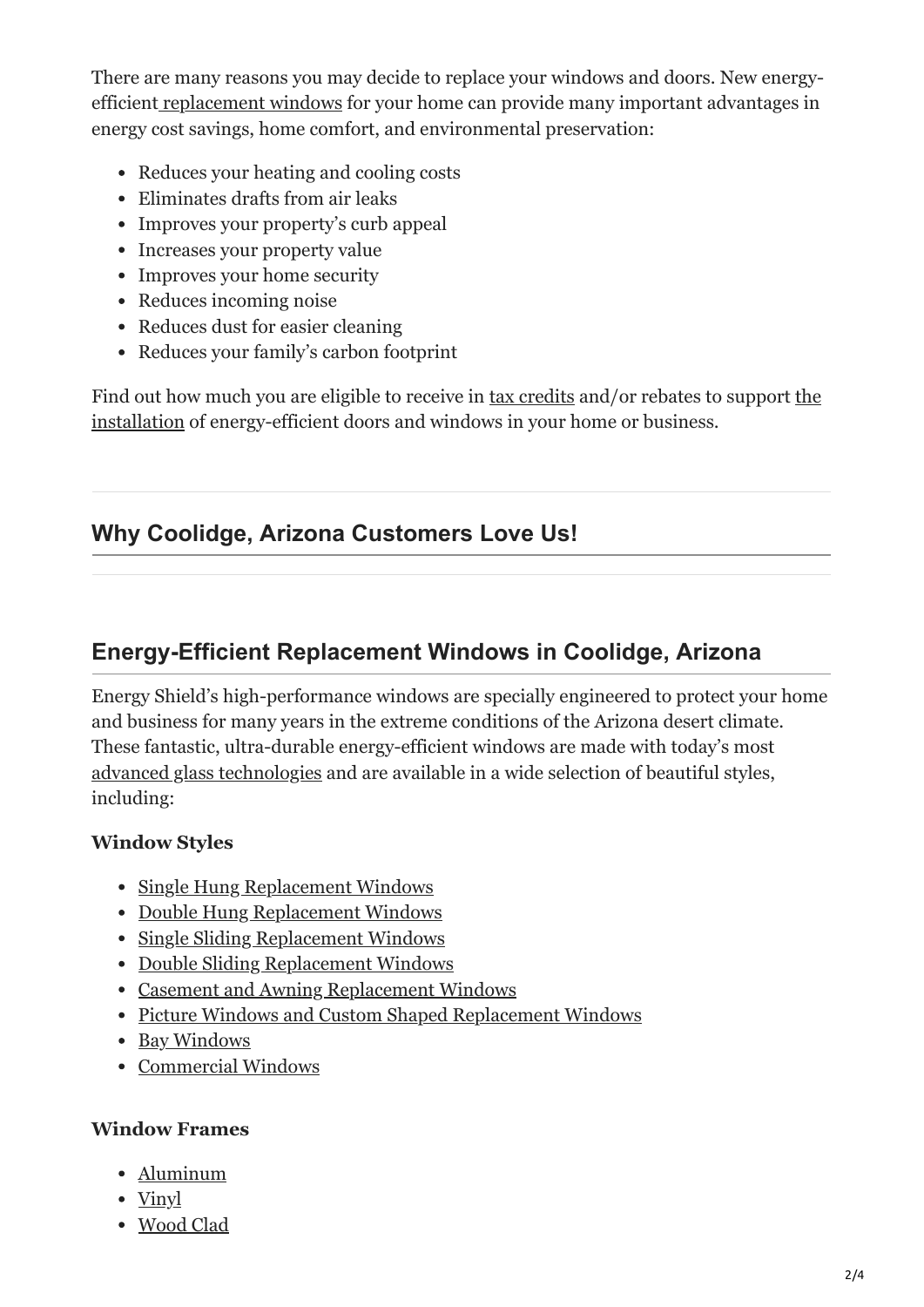# **Energy-Efficient Replacement Doors in Coolidge, Arizona**

We build the <u>[best energy-efficient exterior doors](https://energyshieldwindowsanddoors.com/door-replacement-arizona/)</u> in Arizona, including glass doors, security doors, and other designs for homes and commercial businesses in Coolidge, Arizona. We use top-quality materials and manufacturing processes to produce the highest quality doors in our wide selection of:

- [Entry Doors](https://energyshieldwindowsanddoors.com/entry-doors/)
- [French Doors](https://energyshieldwindowsanddoors.com/french-doors/)
- [Affordable Aluminum French Doors in Arizona](https://energyshieldwindowsanddoors.com/aluminum-hinged-doors/)
- [Multi-Slideulti Slide Doors](https://energyshieldwindowsanddoors.com/multi-slide-doors/)
- [Aluminum Sliding Glass Doors](https://energyshieldwindowsanddoors.com/aluminum-sliding-glass-doors/)
- [Vinyl Sliding Glass Doors](https://energyshieldwindowsanddoors.com/vinyl-sliding-glass-doors/)
- [Security Doors](https://energyshieldwindowsanddoors.com/security-doors/)
- [Patio Doors](https://energyshieldwindowsanddoors.com/patio-doors-arizona/)
- [Pet Doors](https://energyshieldwindowsanddoors.com/pet-door-installer-in-arizona/)

### **Buy the Best Replacement Windows and Doors Factory-Direct**

At Energy Shield, we sell our state-of-the-art [high-efficiency windows and doors](https://energyshieldwindowsanddoors.com/) factorydirect to our customers in Coolidge, Arizona! We do all our installations with our outstanding team of factory-trained and [industry-certified installers.](https://energyshieldwindowsanddoors.com/energy-shield-professional-certifications/) This means there is no wholesale or retail markup on our home improvement products.

In other words, buying factory-direct assures our customers of the very best possible price, quality, installation, and service quality.

Buying factory-direct also eliminates any of the typical issues with service and third-party warranty claims handling. This means we can manage any problem our customers may have and ensure that our company's warranty commitments are honored quickly and painlessly for our customers.

### **Energy Shield Window & Door Company**

725 N. 73RD Ave. # 116 Phoenix, AZ 85043  $(623)$  349-7120

Business Hours: Mon - Fri 7AM–5PM Sat & Sun Closed